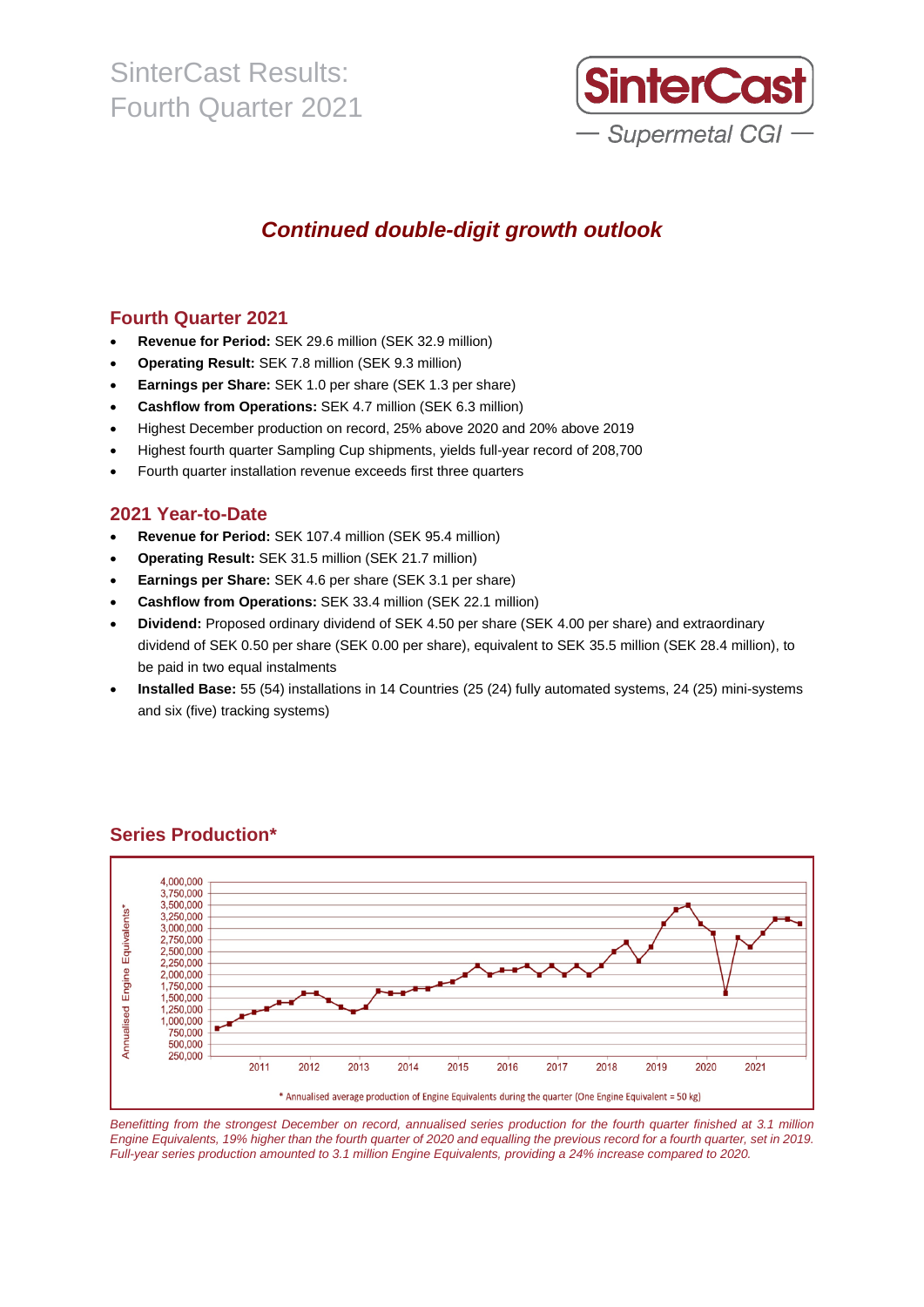

### **CEO Comments**

#### **Indicators align to reinforce double-digit growth outlook**

Series production finished strong in December as many customers bypassed traditional year-end shutdowns to meet the market demand, providing the highest December on record. December production amounted to 3.0 million Engine Equivalents; 25% higher than December 2020 and 20% higher than the pre-Covid high of 2.5 million Engine Equivalents set in December 2019. Series production for the fourth quarter finished at 3.1 million Engine Equivalents, corresponding to a 19% increase over the fourth quarter of 2020 and equalling the previous record for a fourth quarter, set in 2019. Sampling Cup volume also set a fourth quarter high, with 52,400 Sampling Cups shipped, providing a full-year record of 208,700 Sampling Cups, 6% higher than the previous record established in 2018.

Full-year series production amounted to 3.1 million Engine Equivalents, corresponding to an increase of 24% compared to 2020. However, the 2021 volume was 6% below the full-year pre-Covid volume of 3.3 million Engine Equivalents set in 2019. Based on industry data and customer feedback, we estimate that semiconductor shortages and other supply chain challenges affected the 2021 full year volume by approximately 10%. Looking forward, the combination of pent-up market demand, recovering supply chains, strong Sampling Cup orders, the pending start of commercial vehicle production at Scania and First Automobile Works, and additional CGI programmes coming on stream all align to reinforce our double-digit growth outlook, providing the opportunity to break the monthly four million milestone in 2022 and the ambition to reach the five million milestone in 2024.

#### **Strong finish for installations**

Following a difficult start to the year for international travel and customer visitation, installation activity intensified during the fourth quarter with the commissioning of a System 4000 at the new Impro foundry in Mexico, and a Ladle Tracker installation at the Hyundai foundry in Korea. Two new functionality upgrades were also implemented at existing customer installations. The fourth quarter progress boosted the installation revenue from SEK 4.2 million at the end of the third quarter to SEK 8.5 million by year-end, surpassing the ten-year historical average of SEK 8.3 million. Together, the strong fourth quarter results for series production, Sampling Cup shipments and installations resulted in full-year revenue of SEK 107.4 million, providing a 13% increase over 2020. In perspective, the 2020 revenue benefitted from record installation revenue of SEK 16.6 million, with SEK 9.8 million coming in the fourth quarter. The high installation revenue in 4Q20 caused year-on-year revenue to decrease by 10%, despite the improvements in series production and consumables. Excluding installations, the fourth quarter revenue was 9% higher while the full-year revenue was 25% higher than 2020.

Installation discussions are ongoing for CGI process control systems, capacity upgrades, and Tracking Technologies installations. In addition to these current installation opportunities, SinterCast is also investigating the development of other unique technologies – within and beyond the scope of thermal analysis – to improve quality and production efficiency in the metals industry, and to broaden our product portfolio and our production base.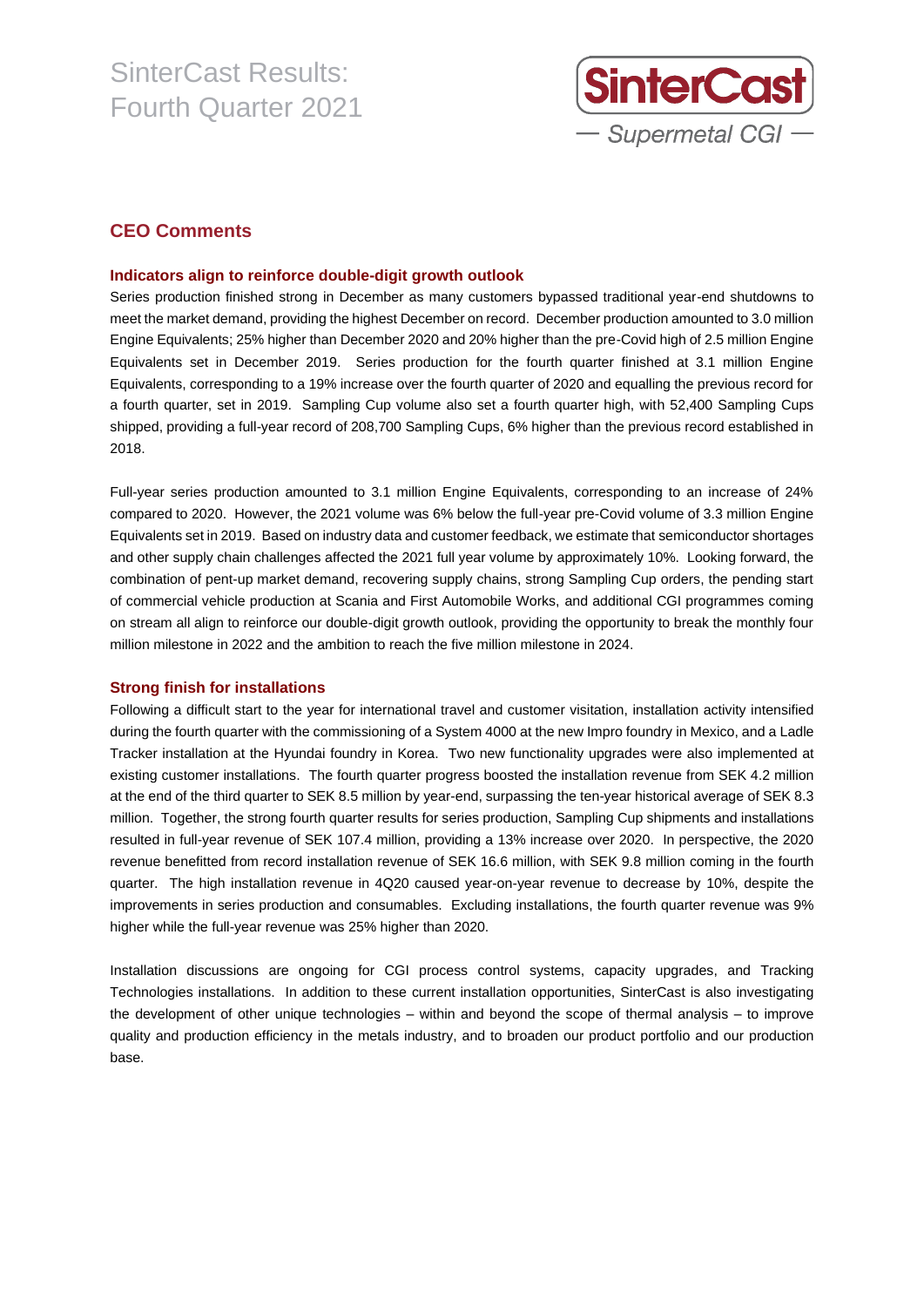

### **Financial Summary**

#### **Revenue**

The revenue for the SinterCast Group relates primarily to income from equipment, series production and engineering service.

| <b>Revenue Breakdown</b>               | October-December |        | January-December |         |  |
|----------------------------------------|------------------|--------|------------------|---------|--|
| (Amounts in SEK million)               | 2021             | 2020   | 2021             | 2020    |  |
| Equipment <sup>1</sup>                 | 4.3              | 9.8    | 8.5              | 16.6    |  |
| Series production <sup>2</sup>         | 25.0             | 21.9   | 97.4             | 77.1    |  |
| Engineering service <sup>3</sup>       | 0.2              | 1.2    | 1.5              | 1.7     |  |
| Total                                  | 29.6             | 32.9   | 107.4            | 95.4    |  |
| <b>Number of Sampling Cups shipped</b> | 52,400           | 42,800 | 208,700          | 140.600 |  |

1. Includes revenue from sold and leased CGI and Tracking systems and spare parts

2. Includes revenue from consumables, production fees and software licence fees

3. Includes revenue from engineering service, demonstrations and test pieces

Year-on-year revenue for **October−December 2021** decreased by 10% to SEK 29.6 million (SEK 32.9 million), primarily due to exceptionally high installation revenue comparables in the fourth quarter of 2020. Series production revenue increased by 14% to SEK 25.0 million (SEK 21.9 million) following annualised series production of 3.1 million (2.6 million) Engine Equivalents and Sampling Cup shipments of 52,400 (42,800) units. Equipment revenue amounted to SEK 4.3 million (SEK 9.8 million).

**The January−December 2021** revenue increased by 13% to SEK 107.4 million (SEK 95.4 million). Series production revenue amounted to SEK 97.4 million (SEK 77.1 million) following annualised series production of 3.1 million (2.5 million) Engine Equivalents and shipment of 208,700 (140,600) Sampling Cups. Equipment revenue amounted to SEK 8.5 million (SEK 16.6 million). Engineering Service amounted to SEK 1.5 million (SEK 1.7 million).

#### **Results**

The business activities of SinterCast are best reflected by the Operating Result. This is because the "Result for the period after tax" and the "Earnings per Share" are influenced by the financial income and costs and by the revaluation of tax assets.

| <b>Results Summary</b>                           | October-December |      |      | January-December |
|--------------------------------------------------|------------------|------|------|------------------|
| (Amounts in SEK million if not otherwise stated) | 2021             | 2020 | 2021 | 2020             |
| <b>Operating result</b>                          | 7.8              | 9.3  | 31.5 | 21.7             |
| Result for the period after tax                  | 7.2              | 8.9  | 32.9 | 22.2             |
| Earnings per share (SEK)                         | 1.0              | 1.3  | 4.6  | 3.1              |

The **October−December 2021** operating result decreased by 16% to SEK 7.8 million (SEK 9.3 million). The decrease is primarily because of a SEK 3.3 million decrease in revenue, resulting in a SEK 3.0 million decrease in gross margin; an increase in operating costs of SEK 0.3 million; and, net increases in other operating income of SEK 1.7 million. The result for the period after tax decreased by 23% to SEK 7.2 million (SEK 8.9 million).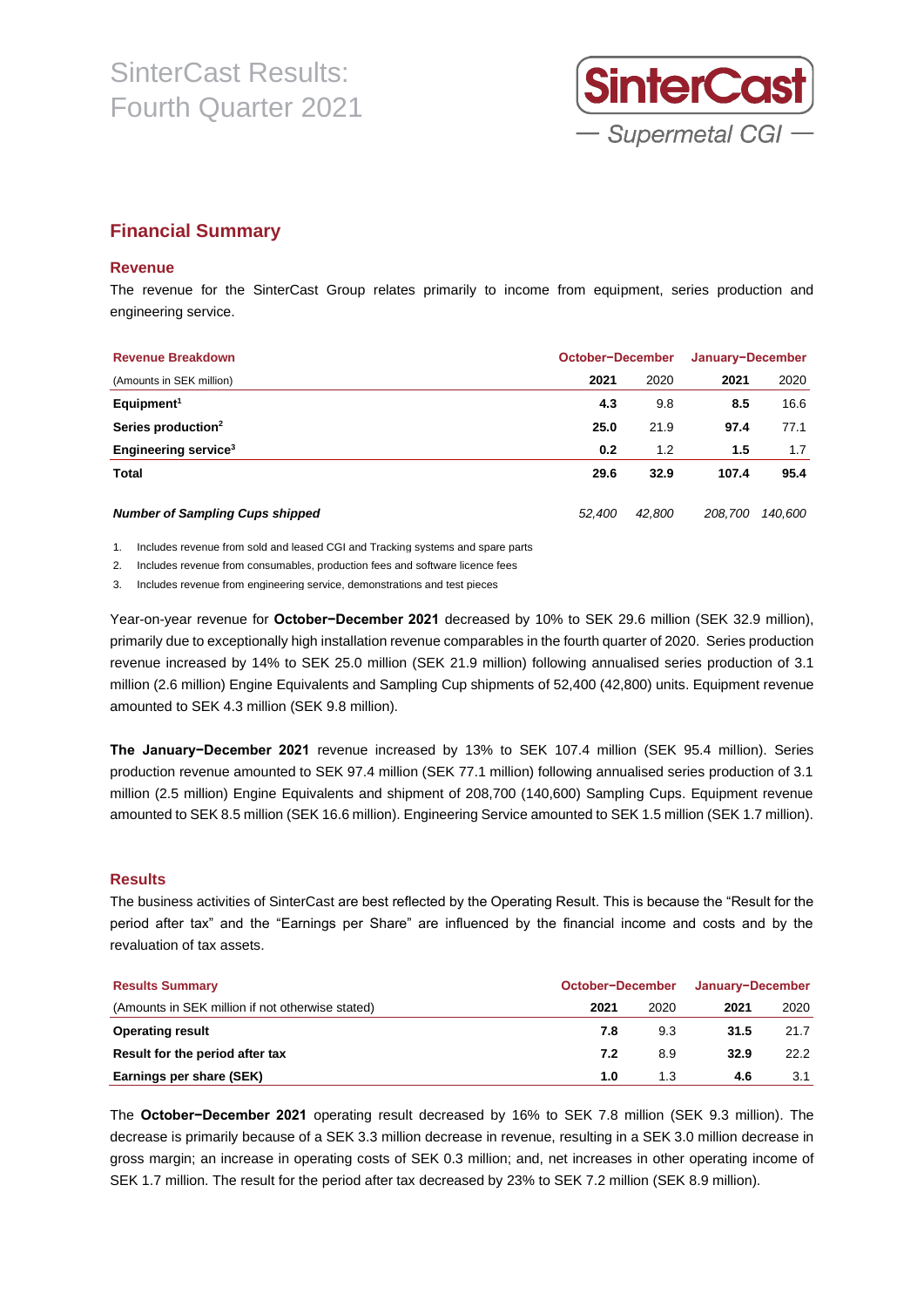

The **January−December 2021** operating result increased by 45% to SEK 31.5 million (SEK 21.7 million). The increase is primarily because of a SEK 12.0 million increase in revenue, resulting in a SEK 7.8 million increase in gross margin; an increase in operating costs of SEK 2.9 million, primarily due to increases in the number of employees; and, increases in other operating income of SEK 4.9 million. Tax income amounted to SEK 3.9 million (SEK -0.1 million) following the revaluation of the deferred tax asset. The result for the period after tax increased by 48% to SEK 32.9 million (SEK 22.2 million). During the period, no government support in relation to Covid-19 was received.

### **Cashflow, Liquidity and Investments**

| <b>Cashflow Summary</b>                                    | January-December |         | <b>Cashflow Changes</b> |
|------------------------------------------------------------|------------------|---------|-------------------------|
| (Amounts in SEK million if not otherwise stated)           | 2021             | 2020    | 2021 vs 2020            |
| Cashflow from operations, before change in working capital | 32.4             | 25.4    | 7.1                     |
| Change in working capital                                  | 0.9              | $-3.3$  | 4.2                     |
| <b>Cashflow from operations</b>                            | 33.4             | 22.1    | 11.3                    |
| Cashflow from investing activities                         | $-3.2$           | $-2.8$  | $-0.4$                  |
| Cashflow from financing activities                         | $-29.1$          | $-25.9$ | $-3.1$                  |
| <b>Cashflow total</b>                                      | 1.1              | $-6.6$  | 7.7                     |
| Liquidity                                                  | 27.4             | 26.3    |                         |

The **January−December 2021** cashflow from operations increased by SEK 11.3 million, compared to the same period last year, primarily related to the SEK 9.8 million increase in operating result. Total investments amounted to SEK 3.2 million (SEK 2.8 million). Cashflow from financing activities increased by SEK 3.1 million, primarily due to the dividend payment 2021 in the amount of SEK 28.4 million (SEK 24.8 million). Total cashflow amounted to SEK 1.1 million (SEK -6.6 million). Liquidity on 31 December 2021 was SEK 27.4 million (SEK 26.3 million). SinterCast has no loans.

#### **Income Tax and Deferred Tax Asset**

Tax income for the **January−December 2021** period amounted to SEK 3.9 million (SEK -0.1 million), comprised of SEK 4.0 million due the reassessed deferred tax calculation and the payment of SEK 0.1 million of income tax. The estimated future taxable profit and deferred tax asset calculation is reassessed every quarter. As of 31 December 2021, SEK 233.5 million (SEK 214.1 million) of the SinterCast total carried-forward tax losses are the basis of the updated calculation, resulting in SEK 48.1 million (SEK 44.1 million) being capitalised as a deferred tax asset. The deferred tax asset calculation is based on historical ten-year average currency rates.

#### **Risks and Uncertainty Factors**

Uncertainty factors for SinterCast include the timing of OEM decisions for new CGI engines and other components, adherence to start-of-production dates and ramp projections, the global economy for new vehicle sales, technology trends and emissions legislation, and the individual sales success of vehicles equipped with SinterCast-CGI components.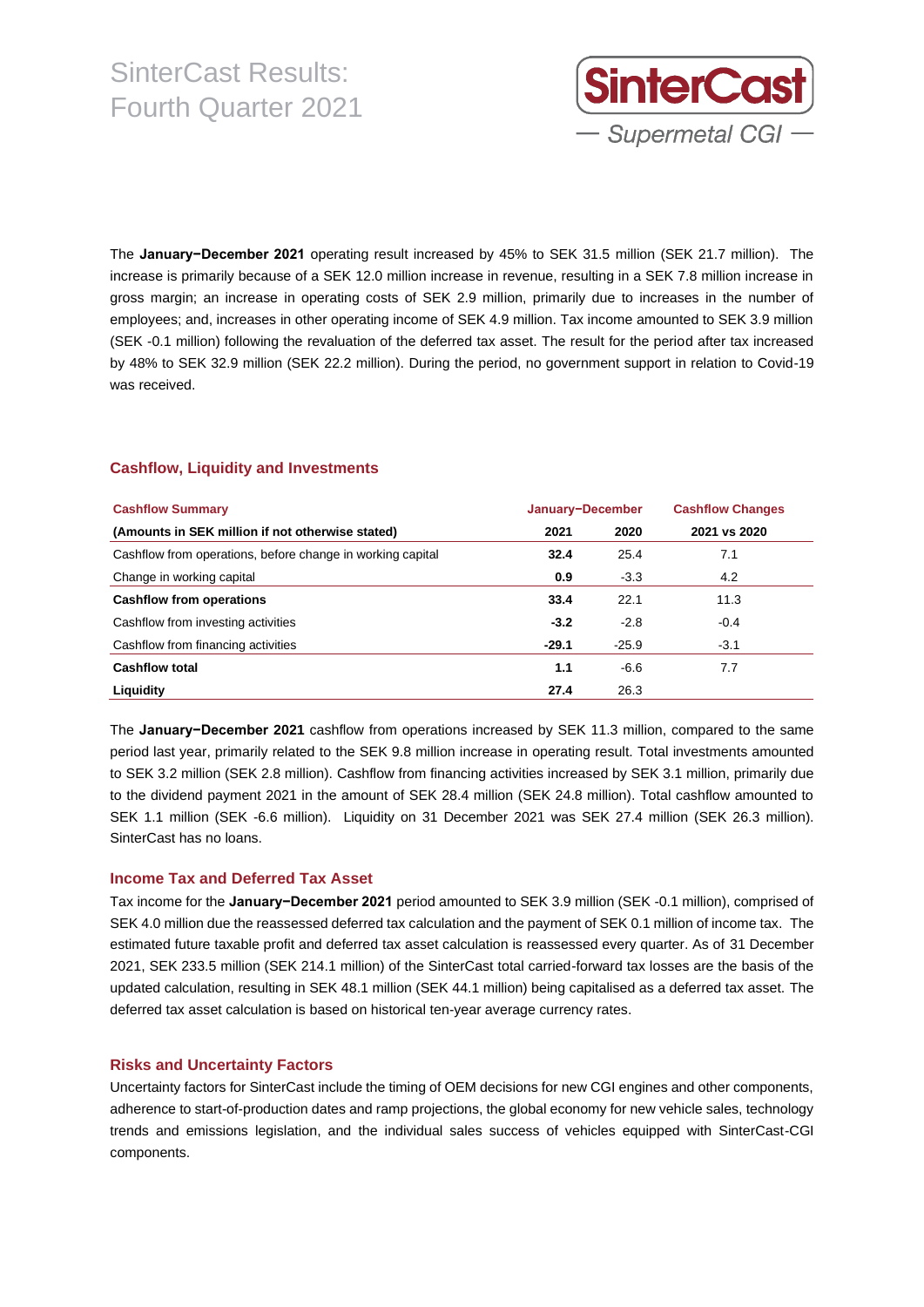

Covid-19 – and related material and labour shortages – remain the dominant near-term risk factor for the global foundry and automotive industries. While it is prudent to expect that series production may be influenced well into 2022 and perhaps beyond, SinterCast remains confident in the long-term growth of CGI. Other factors that may influence the market risk for SinterCast and its end-user industries include the current global political uncertainty, the renegotiation of international tariffs and free-trade agreements on vehicle sales, climate change legislation and the associated growth of alternative powertrain technologies, and the overall demand for goods transportation.

No significant risk of material adjustment to the carrying amounts of assets and liabilities has been identified at the balance sheet date and no costs have been taken to the profit and loss due to Covid-19.

For additional risk and uncertainty factor information, see Note 26 on pages 65-70 in the SinterCast Annual Report 2020.

#### **Organisation**

With successful high volume CGI production in customer foundries located in Europe, Asia and the Americas, SinterCast has established a global organisation with employees and offices in Sweden, the United Kingdom, the United States, China, Korea and Germany. As of 31 December 2021, the Group had 30 (28) employees, 6 (5) of whom are female. Recent personnel increases ensure that SinterCast is well positioned to support global market activities and to drive the future growth of the company.

#### **Parent Company**

SinterCast AB (publ) is the Parent Company of the SinterCast Group, with its registered office located in Stockholm, Sweden. On 31 December 2021, the Parent Company had 25 (23) employees. The average number of employees during the period was 24 (21). The majority of the operations are managed by the Parent Company while local operations in the United Kingdom, United States, Korea and China are managed by the local companies. The information given for the Group in this report corresponds in all material respects to the Parent Company. However, the result for the period may differ between the group and the Parent Company due to intercompany transactions between the Parent Company and its subsidiaries.

#### **Patents**

SinterCast currently holds 8 (8) patents, granted or pending, and maintains 42 (42) individual national phase patents worldwide. These patents address the SinterCast metallurgical technology, thermal analysis, the Sampling Cup, product applications and machining.

#### **Accounting Principles**

The information provided on behalf of the group in this interim report has been prepared in accordance with Sweden's Annual Accounts Act and IAS 34 Interim Financial Reporting. The reporting for the Parent Company has been prepared in accordance with Sweden's Annual Accounts Act, chapter 9 interim report, and RFR 2. The accounting policies that have been applied for the group and the Parent Company agree with the accounting policies used in the preparation of the company's latest Annual Report.

#### **Fair Value Measurement of Financial Assets and Liabilities**

The group has Financial assets consisting of derivative instruments (included in other debtors or other creditors) and commercial papers and fixed income instruments. The fair value of derivative instruments, not traded on an active market, is based on observable market currency rates. Cash flows are discounted using market interest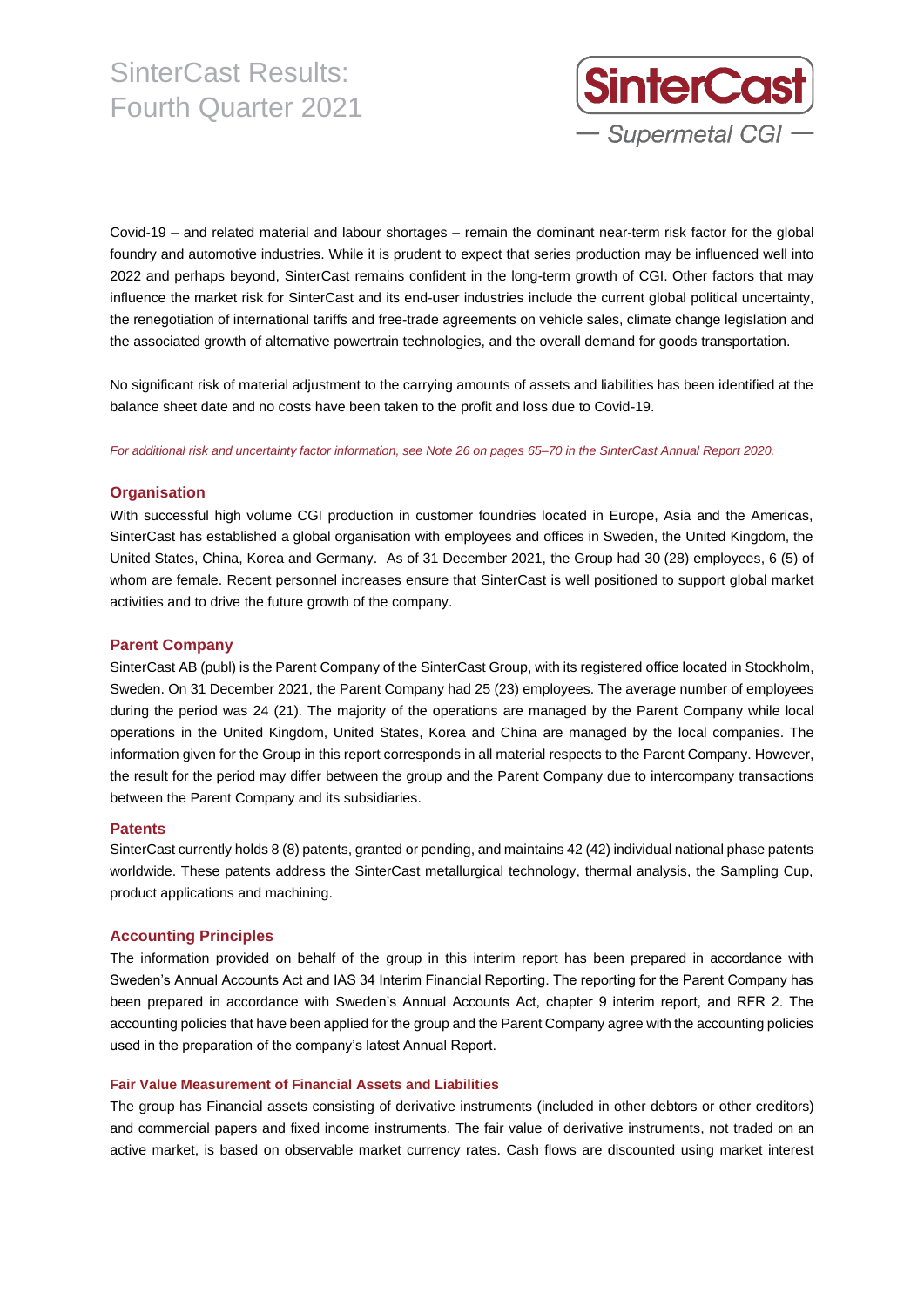

rates. Commercial papers and fixed income instruments are traded on an active market and the fair value is determined by available market prices. These effects are recognised in the profit & loss statement.

#### **Rounding**

The total amount shown in tables and statements may not always sum to the same value due to rounding differences. The primary objective is for each line item to correspond to the source. This may sometimes result in rounding or truncation differences in the total.

Alternative Performance Measures are defined and included in this report in the Key Ratio and Share Data tables. More information of Accounting Policies is included in the Annual Report 2020, pages 42-49.

#### **Material Transactions and Events after the Balance Sheet Date**

No material transactions have taken place between SinterCast and the Board or the Management during the period. There have been no significant events since the balance sheet date of 31 December 2021 that could materially change these financial statements. The following press release has been issued:

17 January 2022 – Preliminary results 2021

#### **Dividend Distributed in 2021**

The Annual General Meeting of SinterCast AB (publ) held on 18 May 2021 approved a dividend of SEK 4.00 per share (totally SEK 28,360,532) for the financial year 2020. The dividend was paid in two equal instalments, on 20 May and 19 November 2021.

#### **Proposed Dividend 2022**

The Board's intention is to continue to provide an ordinary dividend to the shareholders, based primarily on the cashflow from operations. In the event that the Board considers that the liquidity exceeds the amount needed to support the operational requirements and strategic objectives, the Board has the option to propose an extraordinary dividend or a share buy-back to further adjust the liquidity.

The Board of Directors propose an ordinary dividend of SEK 4.50 per share (SEK 4.00 per share) with an extraordinary dividend amounting to SEK 0.50 (SEK 0.00 per share), representing a distribution of SEK 35.5 million (SEK 28.4 million) to the shareholders of SinterCast AB (publ) for the financial year 2021, distributed in two equal payments of SEK 2.50 per share. The Board proposes 19 May 2022 as the record date for the first dividend and 7 November 2022 as the record date for the second dividend. In deciding the amount of the ordinary dividend to be proposed to the AGM 2022, the Board considered cashflow from operations, the financial position, investment requirements and other factors, such as market outlook, growth strategy and the internal financial forecast for the Group.

#### **Annual General Meeting 2022**

The Annual General Meeting 2022 of SinterCast AB (publ) will be held in Stockholm on Tuesday 17 May 2022. Provisions will be made in the event that the AGM must be held virtually.

Shareholders wishing to have a matter considered at the Annual General Meeting should provide written submissions to [agm.registration@sintercast.com](file:///C:/Users/Daphner/AppData/Local/Microsoft/Windows/Temporary%20Internet%20Files/Content.Outlook/BGWPXRZQ/agm.registration@sintercast.com) or to the company: SinterCast AB (publ), Kungsgatan 2, 641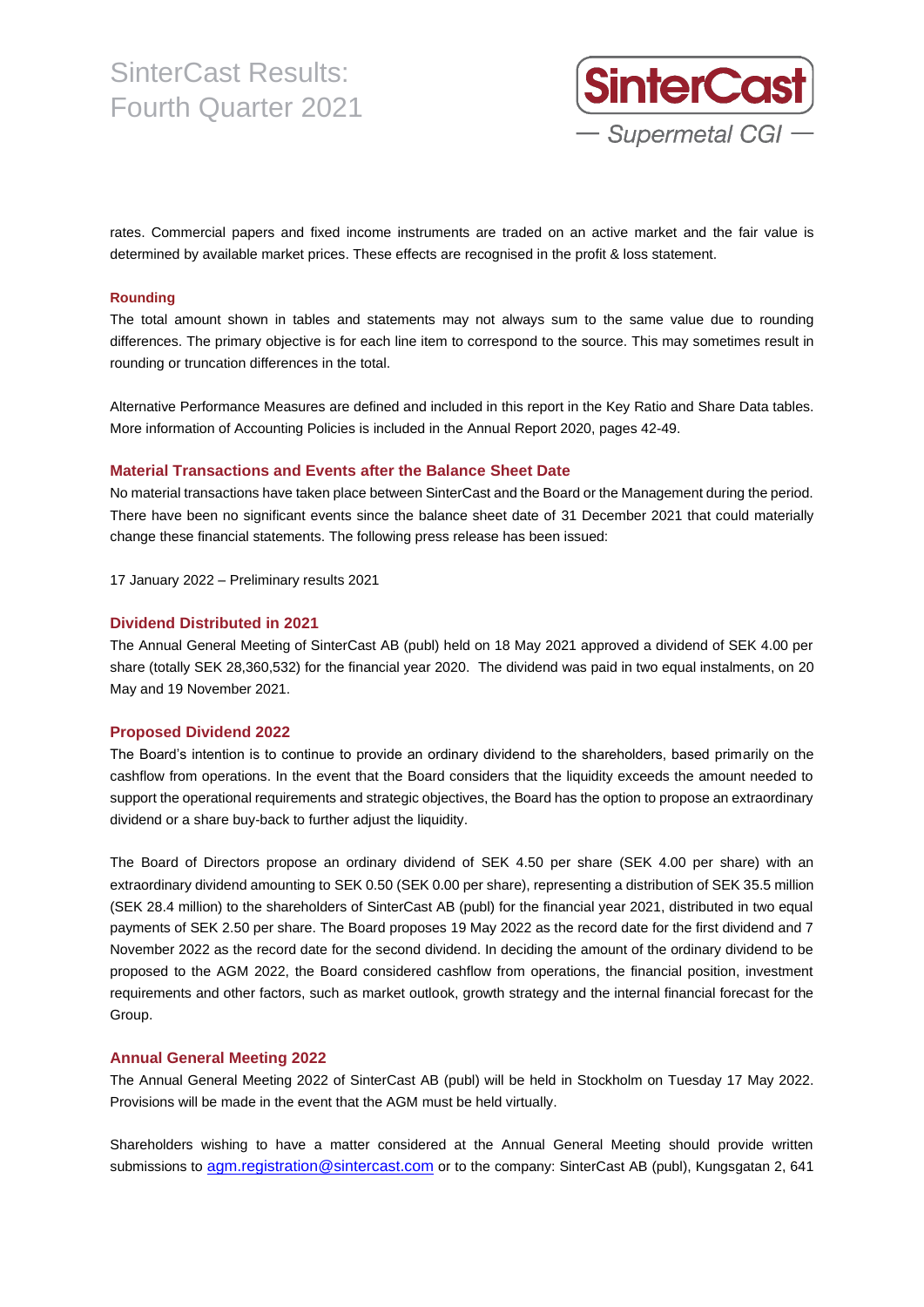

30 Katrineholm, Sweden, at least seven weeks prior to the Annual General Meeting for the proposal to be included in the notice of the meeting. Further details on how and when to register will be published in advance of the Annual General Meeting.

#### **Nomination Committee**

The Nomination Committee, re-elected by the Annual General Meeting 2021, consists of Victoria Skoglund, Chairman, Andrea Fessler, Jan Åke Jonsson, Chairman of the Board of Directors, Aage Figenschou and Carina Andersson. Shareholders wishing to provide input or proposals should provide written submissions to the Nomination Committee (e-mail: nomination.committee@sintercast.com) at least seven weeks prior to the Annual General Meeting for the proposal to be included in the notice of the meeting.

## **Information**

January–March 2022 27 April 2022 April–June 2022 17 August 2022 July–September 2022 4 November 2022 October–December 2022 and Full Year Results 2022 8 February 2023

The Annual Report of SinterCast AB (publ) 24 March 2022

#### **Annual General Meeting 2022 Date**

The Annual General Meeting of SinterCast AB (publ) 17 May 2022

This report has not been reviewed by the company's Auditors.

#### **Interim Reports Publication Date**

**Annual Report 2021 Publication Date**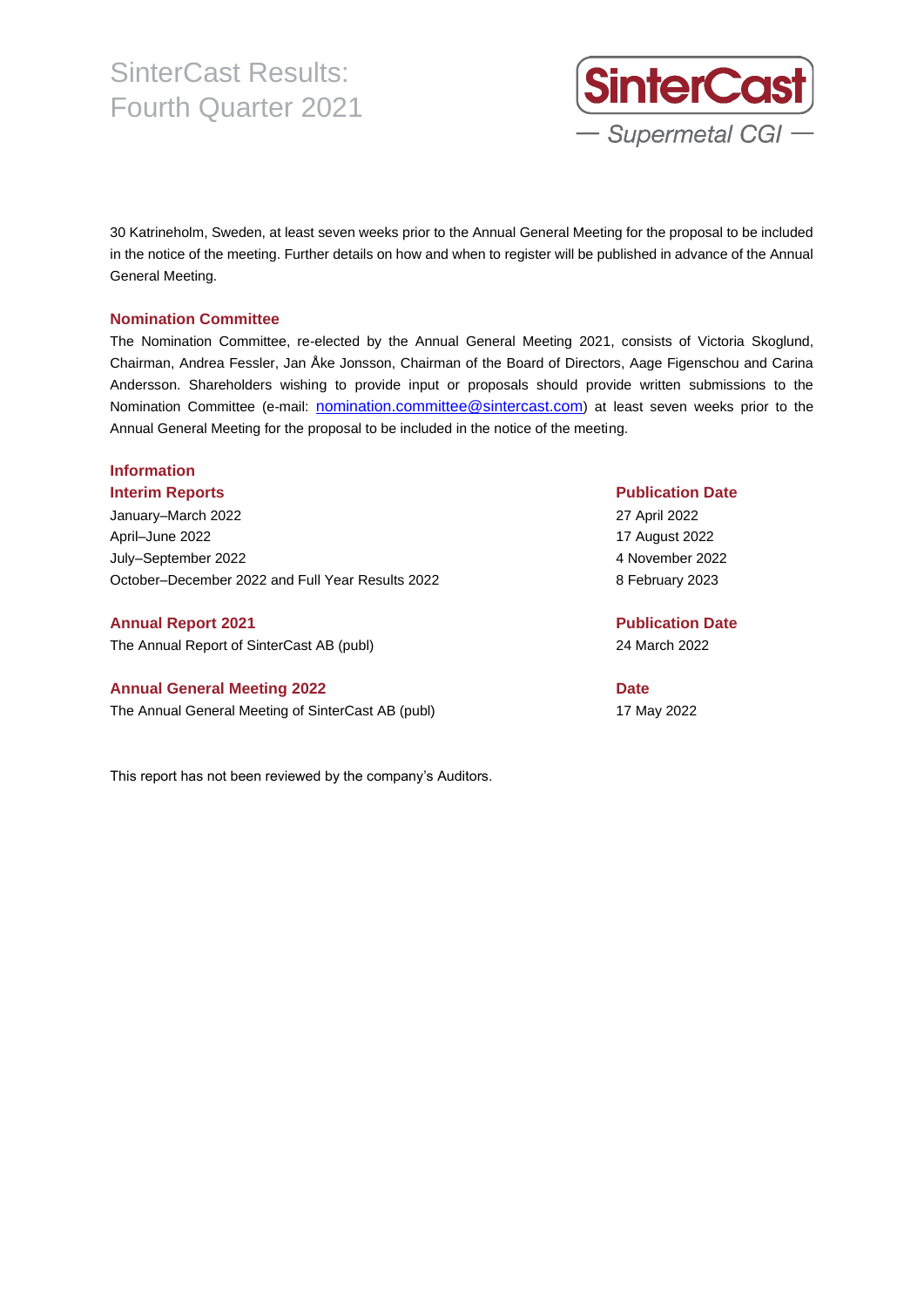

*Stockholm 8 February 2022*

For further information please contact:

### **Dr. Steve Dawson President & CEO SinterCast AB (publ)** Office: +46 150 794 40 Mobile: +44 771 002 6342 e-mail: [steve.dawson@sintercast.com](mailto:steve.dawson@sintercast.com) website: [www.sintercast.com](http://www.sintercast.com/) CIN: 556233-6494

This press release contains information SinterCast AB (publ) is obliged to make public pursuant to the EU Market Abuse Regulation. This information was submitted for publication, through the agency of the President & CEO Dr. Steve Dawson, at 08:00 CET on 8 February 2022.

**SinterCast** is the world's leading supplier of process control technology for the reliable high volume production of Compacted Graphite Iron (CGI). The properties of CGI enable improved transport solutions, increasing efficiency and reducing carbon emissions in passenger vehicle, commercial vehicle and industrial power applications. As a specialist supplier of precision measurement and process control solutions to the metals industry, SinterCast also supplies the SinterCast Ladle Tracker® and SinterCast Cast Tracker® technologies, to improve production efficiency and Industry 4.0 traceability in a variety of applications. With 55 installations in 14 countries, SinterCast is a publicly traded company, quoted on the Small Cap segment of the Nasdaq Stockholm stock exchange (SINT). For more information: [www.sintercast.com](http://www.sintercast.com/)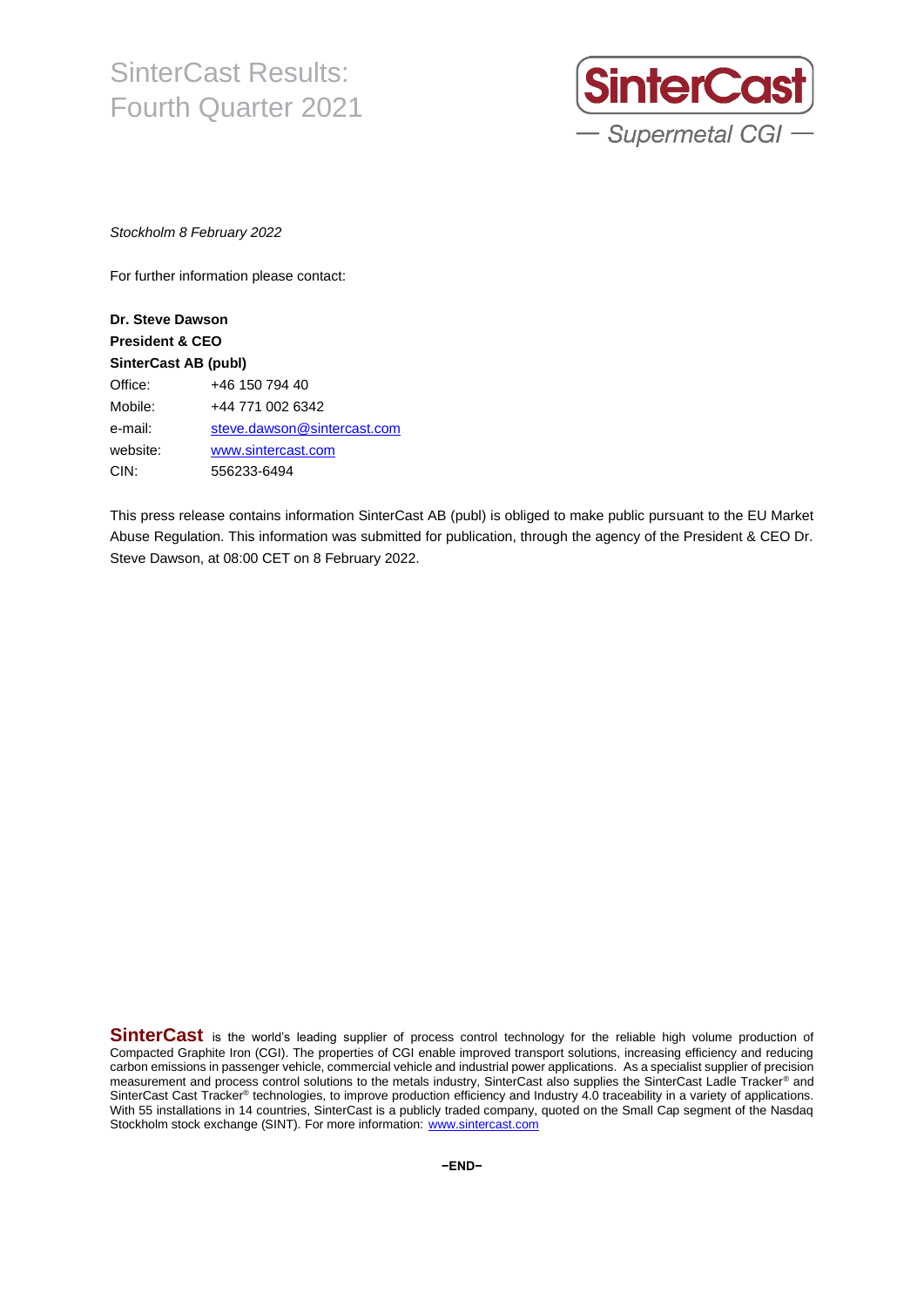

### **Income Statement – Group**

|                                                        | October-December |        | January-December |         |
|--------------------------------------------------------|------------------|--------|------------------|---------|
| Amounts in SEK million                                 | 2021             | 2020   | 2021             | 2020    |
| Revenue                                                | 29.6             | 32.9   | 107.4            | 95.4    |
| Cost of goods sold                                     | $-9.3$           | $-9.6$ | $-31.3$          | $-27.1$ |
| <b>Gross result</b>                                    | 20.3             | 23.3   | 76.1             | 68.3    |
| Cost of sales and marketing                            | $-7.3$           | $-7.2$ | $-26.6$          | $-25.0$ |
| Cost of administration                                 | $-2.6$           | $-2.6$ | $-9.6$           | $-8.5$  |
| Cost of research & development                         | $-3.1$           | $-2.9$ | $-11.8$          | $-11.6$ |
| Other operating income                                 | 0.4              | 0.0    | 3.3              | 0.0     |
| Other operating costs                                  | 0.0              | $-1.3$ | 0.0              | $-1.6$  |
| <b>Operating result</b>                                | 7.8              | 9.3    | 31.5             | 21.7    |
| Financial income                                       | 0.0              | $-0.2$ | 0.1              | 1.1     |
| Financial costs                                        | $-0.5$           | $-0.1$ | $-2.5$           | $-0.5$  |
| <b>Financial net</b>                                   | $-0.5$           | $-0.3$ | $-2.4$           | 0.6     |
| Result before income tax                               | 7.3              | 9.0    | 29.0             | 22.3    |
| Income tax                                             | 0.0              | $-0.1$ | 3.9              | $-0.1$  |
| <b>Result for the period</b>                           | 7.2              | 8.9    | 32.9             | 22.2    |
| <b>Result attributable to:</b>                         |                  |        |                  |         |
| Equity holder of the parent company                    | 7.2              | 8.9    | 32.9             | 22.2    |
| Non-controlling interests                              |                  |        |                  |         |
| Earnings per share, SEK                                | 1.0              | 1.3    | 4.6              | 3.1     |
| Earnings per share, diluted, SEK                       | 1.0              | 1.3    | 4.6              | 3.1     |
| Number of shares at the close of the period, thousands | 7090.1           | 7090.1 | 7090.1           | 7090.1  |
| Average number of shares, thousands                    | 7090.1           | 7090.1 | 7090.1           | 7090.1  |
| Average number of shares, diluted                      | 7090.1           | 7090.1 | 7090.1           | 7090.1  |

### **Statement of Result and Other Comprehensive Income – Group**

|                                                   | October-December |        | January-December |        |
|---------------------------------------------------|------------------|--------|------------------|--------|
| Amounts in SEK million                            | 2021             | 2020   | 2021             | 2020   |
| Result for the period                             | 7.2              | 8.9    | 32.9             | 22.2   |
| Other comprehensive income                        |                  |        |                  |        |
| Items may be reclassified to the income statement |                  |        |                  |        |
| Translation differences, foreign subsidiaries     | $-0.7$           | $-0.4$ | $-0.4$           | $-0.4$ |
| Other comprehensive income, net of tax            | $-0.7$           | $-0.4$ | $-0.4$           | $-0.4$ |
| Total comprehensive income for the period         | 6.5              | 8.5    | 32.5             | 21.9   |
| Total comprehensive income attributable to:       |                  |        |                  |        |
| Shareholder of the parent company                 | 6.5              | 8.5    | 32.5             | 21.9   |
| Non-controlling interests                         |                  |        |                  |        |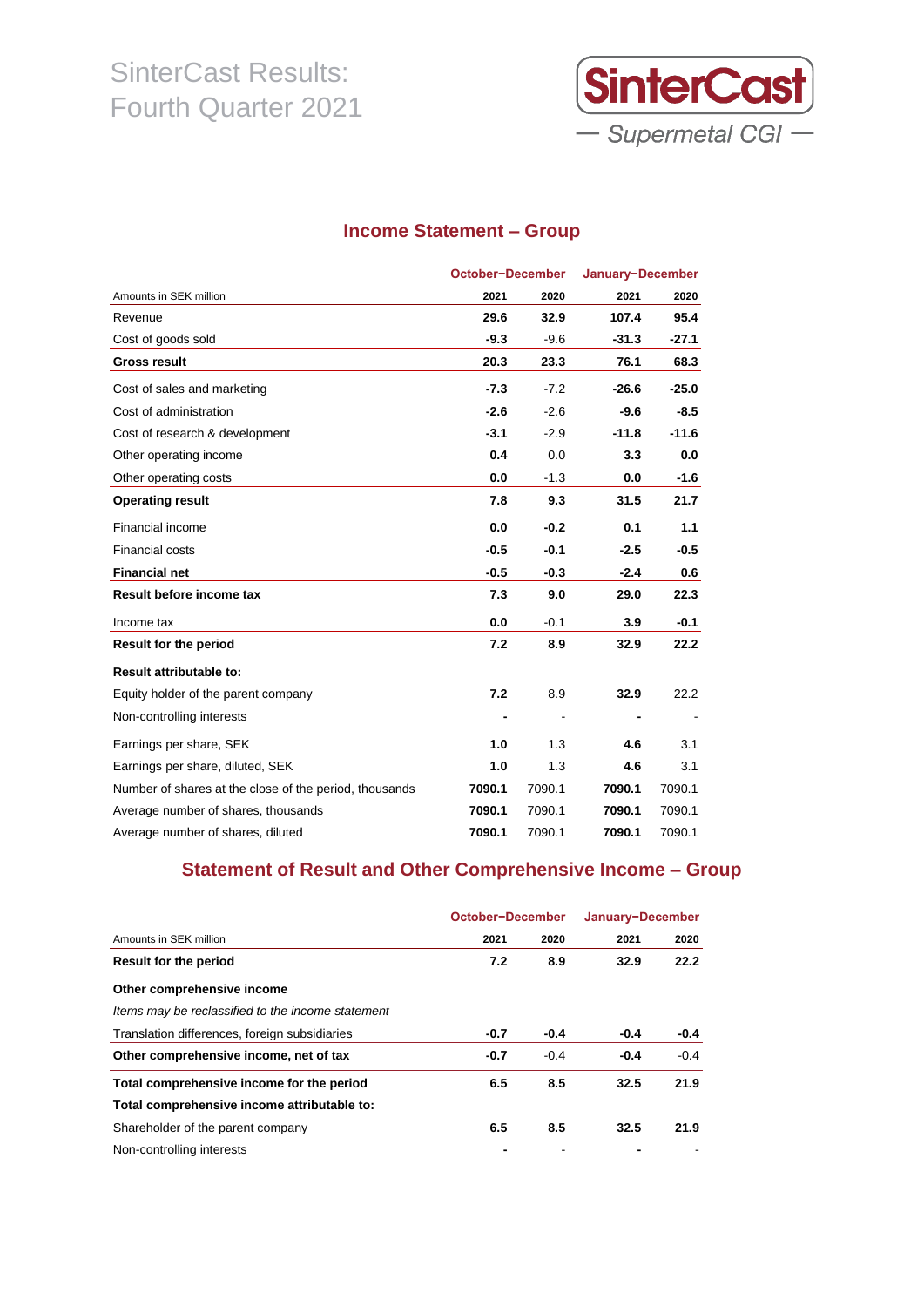

### **Balance Sheet – Group**

|                                                  | 31 Dec | 31 Dec | 30 Sep | 30 Sep |
|--------------------------------------------------|--------|--------|--------|--------|
| Amounts in SEK million                           | 2021   | 2020   | 2021   | 2020   |
| <b>ASSETS</b>                                    |        |        |        |        |
| Intangible assets                                | 5.9    | 6.2    | 6.5    | 6.1    |
| Tangible assets*                                 | 6.4    | 6.7    | 6.2    | 6.7    |
| Other long term receivables                      | 4.4    | 5.8    | 4.3    | 5.8    |
| Deferred tax asset                               | 48.1   | 44.1   | 48.1   | 44.1   |
| <b>Total fixed assets</b>                        | 64.9   | 62.8   | 65.1   | 62.7   |
| Inventory                                        | 10.4   | 9.4    | 10.9   | 12.5   |
| Short-term receivables                           | 28.6   | 29.1   | 25.4   | 23.9   |
| Short term deposits and cash at bank and in hand | 27.4   | 26.3   | 37.4   | 45.9   |
| <b>Total current assets</b>                      | 66.4   | 64.9   | 73.6   | 82.3   |
| <b>Total assets</b>                              | 131.3  | 127.7  | 138.7  | 144.9  |
| <b>SHAREHOLDERS' EQUITY AND LIABILITIES</b>      |        |        |        |        |
| Shareholders' equity                             | 113.2  | 108.8  | 120.6  | 124.9  |
| Long term liabilities*                           | 2.4    | 3.2    | 2.5    | 3.2    |
| Current liabilities*                             | 15.8   | 15.7   | 15.6   | 16.8   |
| <b>Total liabilities</b>                         | 18.1   | 18.9   | 18.1   | 20.0   |
| Total shareholders' equity and liabilities       | 131.3  | 127.7  | 138.7  | 144.9  |

\* Includes right of use assets (SEK 3.5 million), long term lease liability (SEK 2.4 million) and short term liabilities (SEK 1.6 million)

## **Statement of Changes in Equity – Group**

|                                  |              | <b>Additional</b> |                          |                   |                             |
|----------------------------------|--------------|-------------------|--------------------------|-------------------|-----------------------------|
|                                  | <b>Share</b> | Paid in           | Exchange                 | <b>Cumulative</b> |                             |
| Amounts in SEK million           | Capital      | Capital           | <b>Differences</b>       |                   | <b>Results Total Equity</b> |
| Opening balance 1 January 2020   | 7.1          | 44.9              | 1.6                      | 58.1              | 111.7                       |
| Total comprehensive income       |              | $\blacksquare$    | $-0.4$                   | 22.3              | 21.9                        |
| Dividend                         |              |                   |                          | $-24.8$           | $-24.8$                     |
| Closing balance 31 December 2020 | 7.1          | 44.9              | 1.2                      | 55.6              | 108.8                       |
| Opening balance 1 January 2021   | 7.1          | 44.9              | 1.2                      | 55.6              | 108.8                       |
| Other                            |              | $\blacksquare$    | $\overline{\phantom{a}}$ | 0.2               | 0.2                         |
| Total comprehensive income       |              |                   | $-0.4$                   | 32.9              | 32.5                        |
| Dividend                         |              |                   | $\blacksquare$           | $-28.4$           | $-28.4$                     |
| Closing balance 31 December 2021 | 7.1          | 44.9              | 0.8                      | 60.4              | 113.2                       |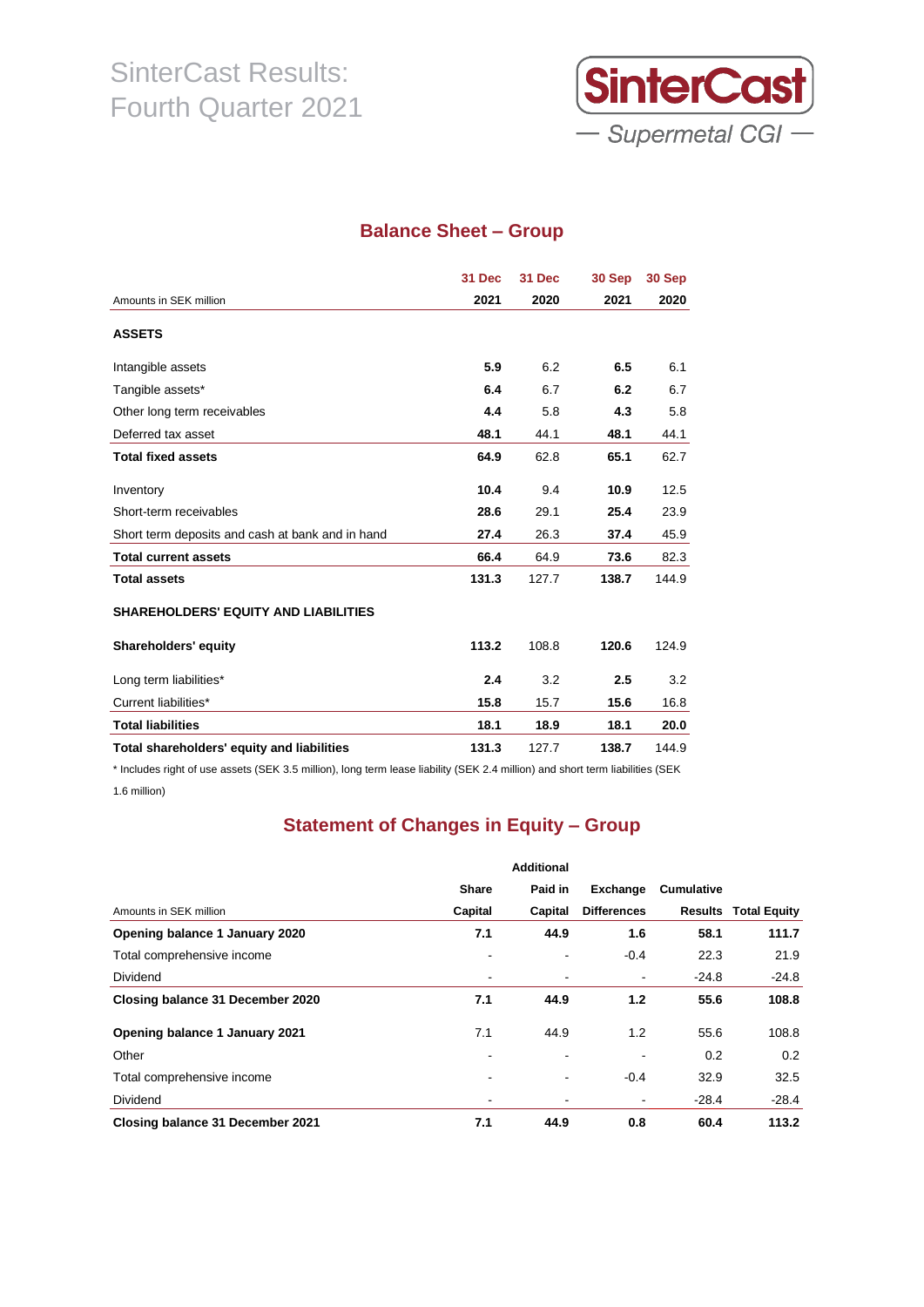

### **Cashflow Statement – Group**

|                                                        |         | October-December |         | January-December |
|--------------------------------------------------------|---------|------------------|---------|------------------|
| Amounts in SEK million                                 | 2021    | 2020             | 2021    | 2020             |
| <b>Operating activities</b>                            |         |                  |         |                  |
| Operating result                                       | 7.8     | 9.3              | 31.5    | 21.7             |
| Adjustments for items not included in the cash flow    |         |                  |         |                  |
| Depreciation                                           | 0.9     | 0.9              | 3.8     | 3.7              |
| Other                                                  | $-0.5$  | $-0.1$           | $-0.5$  | 0.0              |
| Unrealised exchange rate differences                   | $-0.6$  | $-0.1$           | $-1.9$  | 0.5              |
| Paid interest                                          | $-0.2$  | $-0.1$           | $-0.5$  | $-0.4$           |
| Paid income tax                                        | 0.0     | $-0.1$           | 0.0     | $-0.1$           |
| Total cashflow from operating activities               | 7.5     | 9.9              | 32.4    | 25.4             |
| before change in working capital                       |         |                  |         |                  |
| Change in working capital                              |         |                  |         |                  |
| Inventory                                              | 0.4     | 3.1              | $-1.0$  | $-1.1$           |
| Operating receivables                                  | $-3.3$  | $-5.6$           | 1.8     | $-3.9$           |
| Operating liabilities                                  | 0.2     | $-1.1$           | 0.1     | 1.7              |
| Total change in working capital                        | $-2.7$  | $-3.6$           | 0.9     | $-3.3$           |
| <b>Cashflow from operations</b>                        | 4.7     | 6.3              | 33.4    | 22.1             |
| <b>Investing activities</b>                            |         |                  |         |                  |
| Acquisition of intangible assets                       | $-0.5$  | $-0.5$           | $-2.4$  | $-1.2$           |
| Acquisition of tangible assets                         | 0.0     | $-0.5$           | $-0.8$  | $-1.6$           |
| <b>Cashflow from investing activities</b>              | $-0.5$  | $-1.0$           | $-3.2$  | $-2.8$           |
| <b>Financing activities</b>                            |         |                  |         |                  |
| Payment lease liability                                | 0.0     | $-0.1$           | $-0.7$  | $-1.1$           |
| Dividend                                               | $-14.2$ | $-24.8$          | -28.4   | $-24.8$          |
| <b>Cashflow from financing activities</b>              | $-14.2$ | $-24.9$          | $-29.1$ | $-25.9$          |
| Exchange rate differences in cash and cash equivalents | 0.0     | 0.0              | 0.0     | 0.0              |
| Cashflow for the period                                | $-10.0$ | $-19.6$          | 1.1     | -6.6             |
| Cash - opening balance                                 | 37.4    | 45.9             | 26.3    | 32.9             |
| Cash - closing balance*                                | 27.4    | 26.3             | 27.4    | 26.3             |

\* The cash and cash equivalents comprise short-term deposits and cash at bank and in hand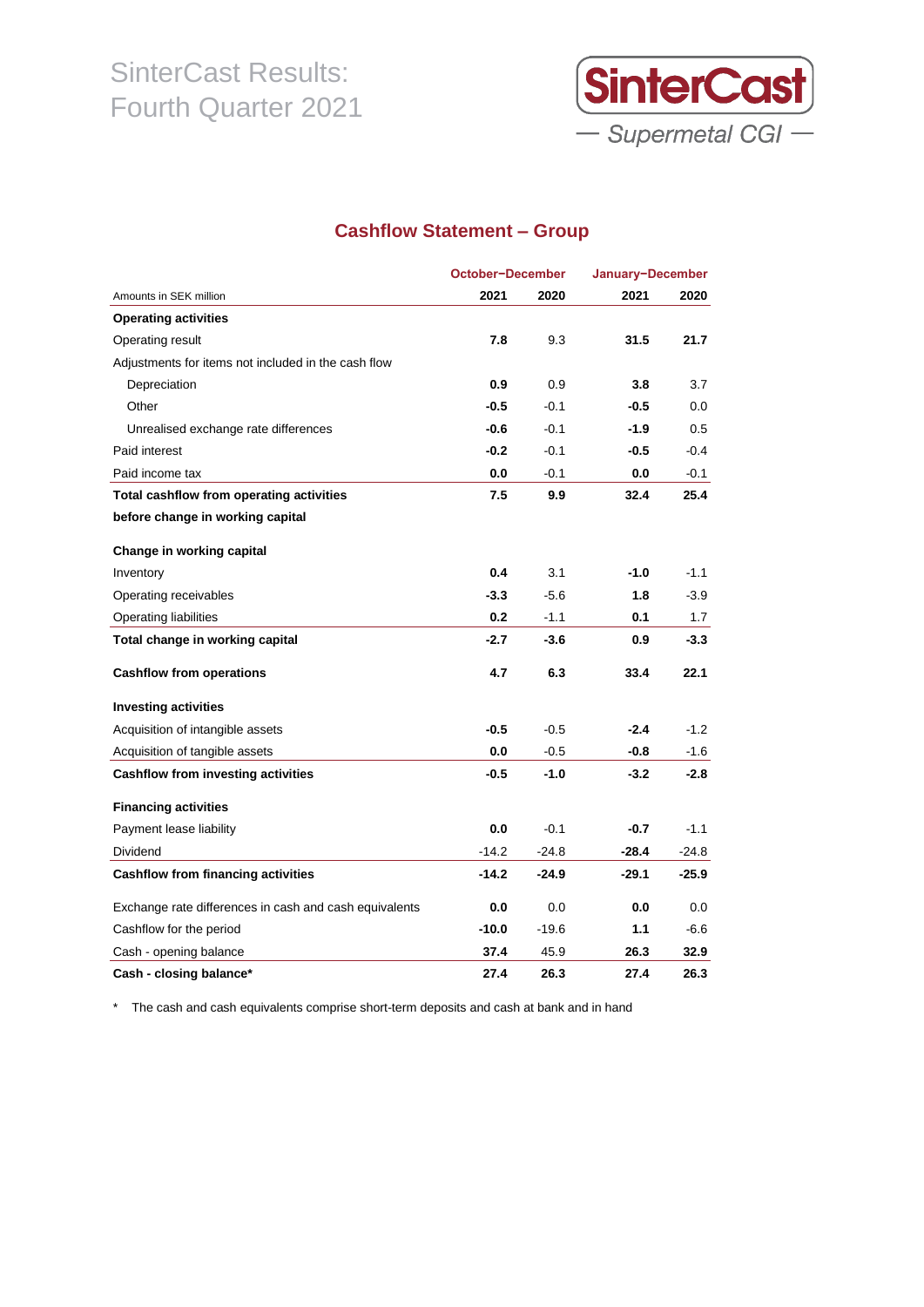

### **Key Ratio and Share Data – Group**

|                                              | October-December |       | January-December |       |
|----------------------------------------------|------------------|-------|------------------|-------|
| Amounts in SEK million                       | 2021             | 2020  | 2021             | 2020  |
| <b>Key Ratio</b>                             |                  |       |                  |       |
| Revenue*                                     | 29.6             | 32.9  | 107.4            | 95.4  |
| Operating result                             | 7.8              | 9.3   | 31.5             | 21.7  |
| Operating margin %                           | 26.4             | 28.3  | 29.3             | 22.7  |
| Result for the period*                       | 7.2              | 8.9   | 32.9             | 22.2  |
| Solidity, %                                  | 86.2             | 85.2  | 86.2             | 85.2  |
| Shareholders' equity                         | 113.2            | 108.8 | 113.2            | 108.8 |
| Capital employed                             | 115.5            | 112.0 | 115.5            | 112.0 |
| Total assets                                 | 131.3            | 127.7 | 131.3            | 127.7 |
| Return on shareholders' equity, %            | 6.2              | 7.6   | 29.7             | 20.2  |
| Return on capital employed, %                | 6.1              | 7.4   | 27.0             | 19.7  |
| Return on total assets, %                    | 5.4              | 6.5   | 23.8             | 17.4  |
| <b>Employees</b>                             |                  |       |                  |       |
| Number of employees at the end of the period | 30               | 28    | 30               | 28    |
| Data per Share                               |                  |       |                  |       |
| Earnings per share, SEK*                     | 1.0              | 1.3   | 4.6              | 3.1   |
| Dividends per share, SEK                     | 2.0              | 3.5   | 4.0              | 3.5   |
| Cashflow from operations per share, SEK      | 1.2              | 0.9   | 2.2              | 3.9   |
| Share price at the end of the period, SEK    | 140.8            | 124.2 | 140.8            | 124.2 |

\* According to IFRS. All other key ratios and share data are defined as Alternative Performance Measures (APMs).

Definition of key rations can be found in the last Annual Report, note 29.

| Weighted average of the number of shares outstanding for the     |
|------------------------------------------------------------------|
| period                                                           |
| Average number of shares adjusted for dilution                   |
| Weighted average of the number of shares for the period adjusted |
| for dilution                                                     |
| <b>Earnings per share</b>                                        |
| Result for the period divided by the average number of shares    |
| Earnings per share, diluted                                      |
| Result for the period divided by the average number of shares    |
| adjusted for dilution                                            |
| Dividend per share                                               |
| Dividend divided by the number of shares                         |
| Cashflow from operations per share                               |
| Cashflow from operations divided by the number of shares         |
| Share price at the end of the period                             |
| Latest paid price for the SinterCast share at NASDAQ Stockholm   |
| Value presented as "0.0"                                         |
| Amount below SEK 50,000                                          |
| Value presented as "-"                                           |
| No amount applicable                                             |
|                                                                  |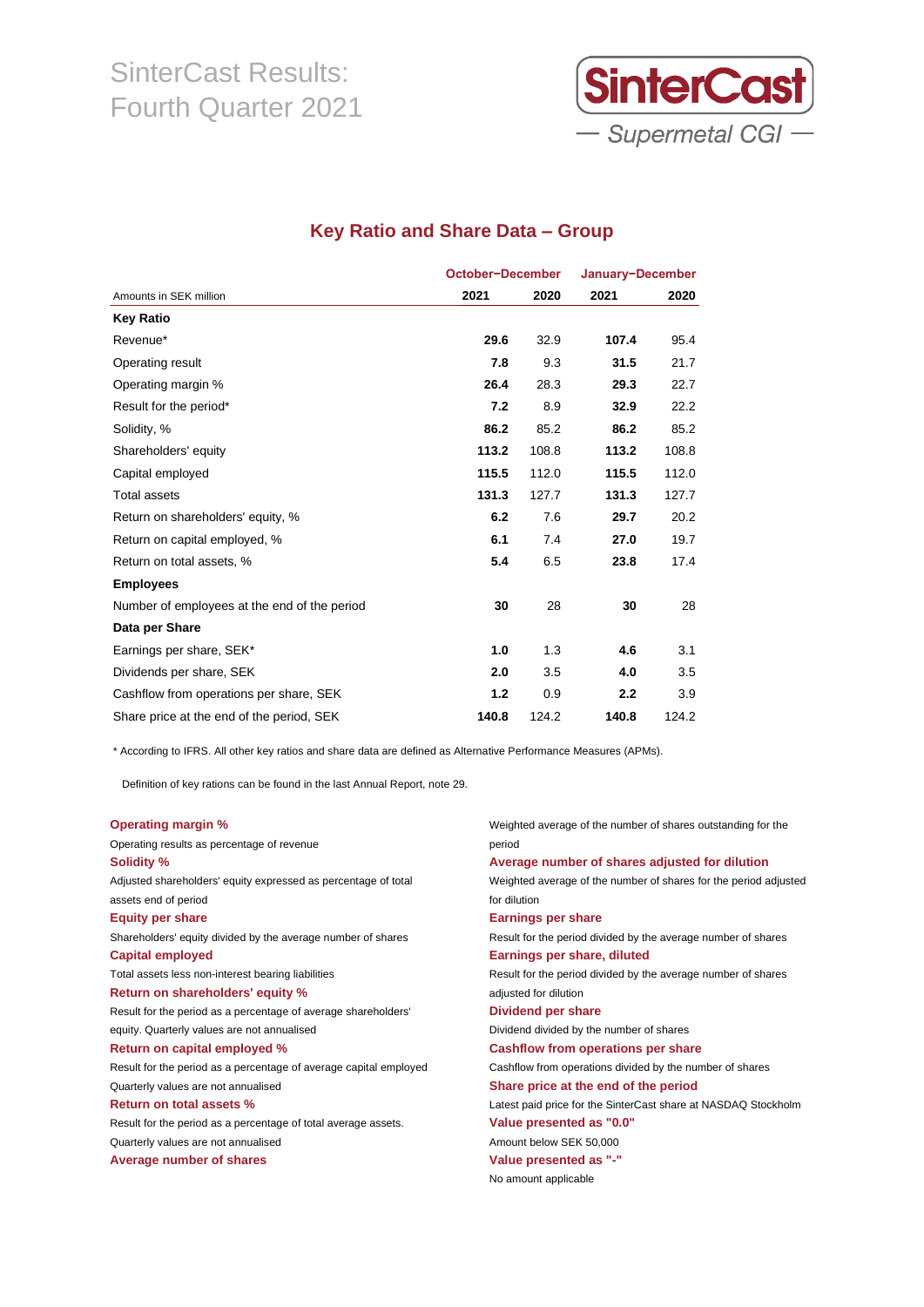

## **Income Statement – Parent Company**

|                                                        | October-December |        | January-December |         |  |
|--------------------------------------------------------|------------------|--------|------------------|---------|--|
| <b>Amounts in SEK million</b>                          | 2021             | 2020   | 2021             | 2020    |  |
| Revenue                                                | 29.6             | 32.5   | 106.7            | 94.6    |  |
| Cost of goods sold                                     | $-9.8$           | $-9.8$ | $-32.5$          | $-27.5$ |  |
| <b>Gross result</b>                                    | 19.8             | 22.7   | 74.2             | 67.1    |  |
|                                                        |                  |        |                  |         |  |
| Cost of sales and marketing                            | $-7.0$           | $-7.0$ | $-26.6$          | $-25.0$ |  |
| Cost of administration                                 | $-2.6$           | $-2.4$ | $-9.6$           | $-8.6$  |  |
| Cost of research & development                         | $-3.1$           | $-2.9$ | $-11.8$          | $-11.6$ |  |
| Other operating income                                 | $-0.3$           | 0.0    | 2.6              | 0.0     |  |
| Other operating costs                                  | 0.0              | $-0.8$ | 0.0              | $-0.8$  |  |
| <b>Operating result</b>                                | 6.8              | 9.6    | 28.8             | 21.1    |  |
| Financial income                                       | $-1.0$           | $-0.2$ | 0.1              | 1.1     |  |
| <b>Financial costs</b>                                 | 0.5              | 0.0    | $-2.3$           | $-0.1$  |  |
| <b>Financial net</b>                                   | $-0.5$           | $-0.3$ | $-2.2$           | 1.0     |  |
| Result before income tax                               | 6.4              | 9.4    | 26.6             | 22.1    |  |
| Income tax                                             | 0.0              | 0.0    | 4.0              | 0.0     |  |
| <b>Result for the period</b>                           | 6.4              | 9.3    | 30.6             | 22.1    |  |
| <b>Result attributable to:</b>                         |                  |        |                  |         |  |
| Equity holder of the parent company                    | 6.4              | 9.3    | 30.6             | 22.1    |  |
| Non-controlling interests                              |                  |        |                  |         |  |
| Earnings per share, SEK                                | 0.9              | 1.3    | 4.3              | 3.1     |  |
| Earnings per share, diluted, SEK                       | 0.9              | 1.3    | 4.3              | 3.1     |  |
| Number of shares at the close of the period, thousands | 7090.1           | 7090.1 | 7090.1           | 7090.1  |  |
| Average number of shares, thousands                    | 7090.1           | 7090.1 | 7090.1           | 7090.1  |  |
| Average number of shares, diluted                      | 7090.1           | 7090.1 | 7090.1           | 7090.1  |  |

## **Statement of Result and Other Comprehensive Income – Parent Company**

|                                           | October-December | January-December |      |      |
|-------------------------------------------|------------------|------------------|------|------|
| Amounts in SEK million                    | 2021             | 2020             | 2021 | 2020 |
| Result for the period                     | 6.4              | 9.3              | 30.6 | 22.0 |
| Total comprehensive income for the period | 6.4              | 9.3              | 30.6 | 22.0 |